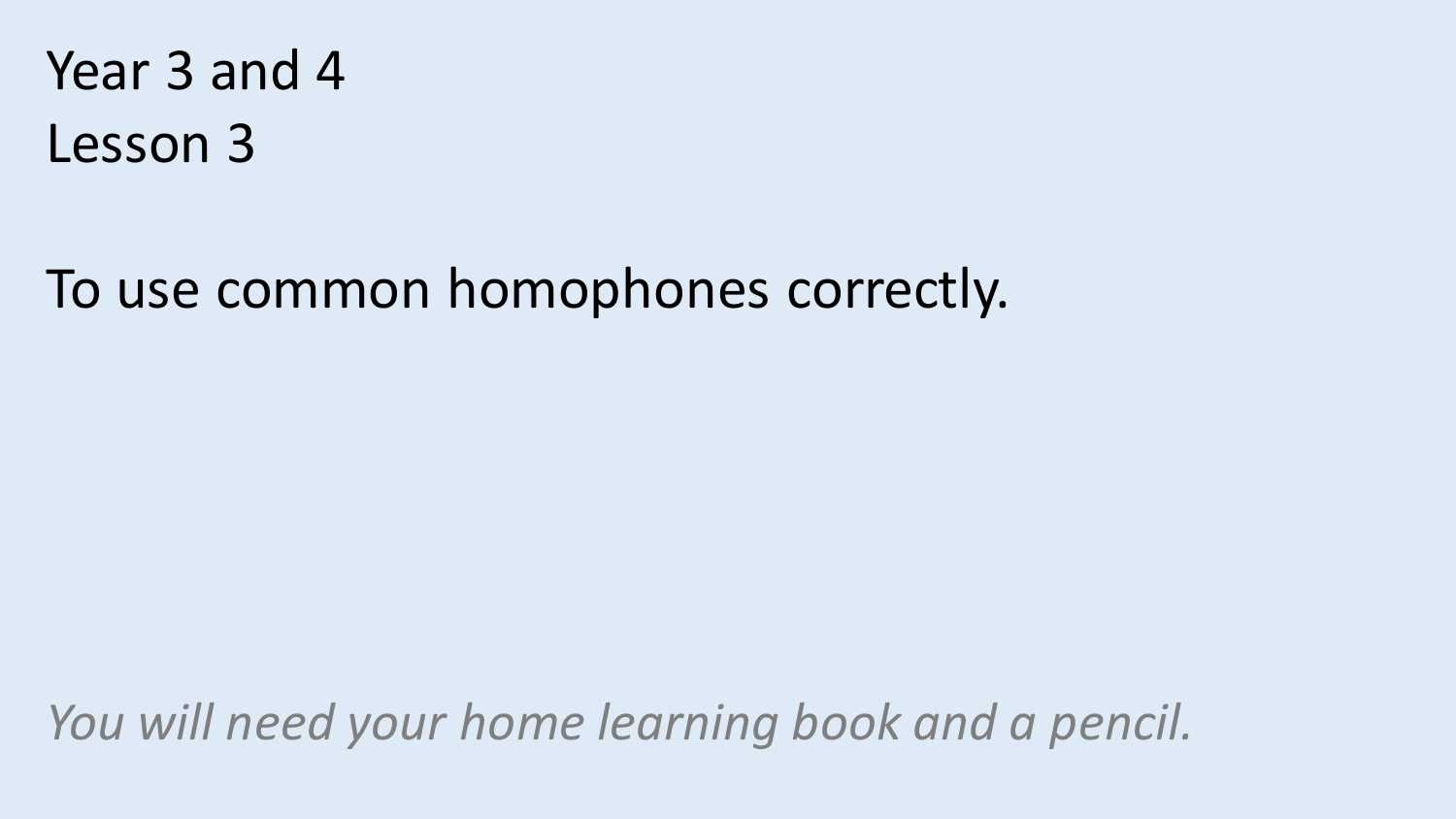Can you remember from Monday, homophones are

words that \_\_\_\_\_\_\_\_\_ the same

but have different and, or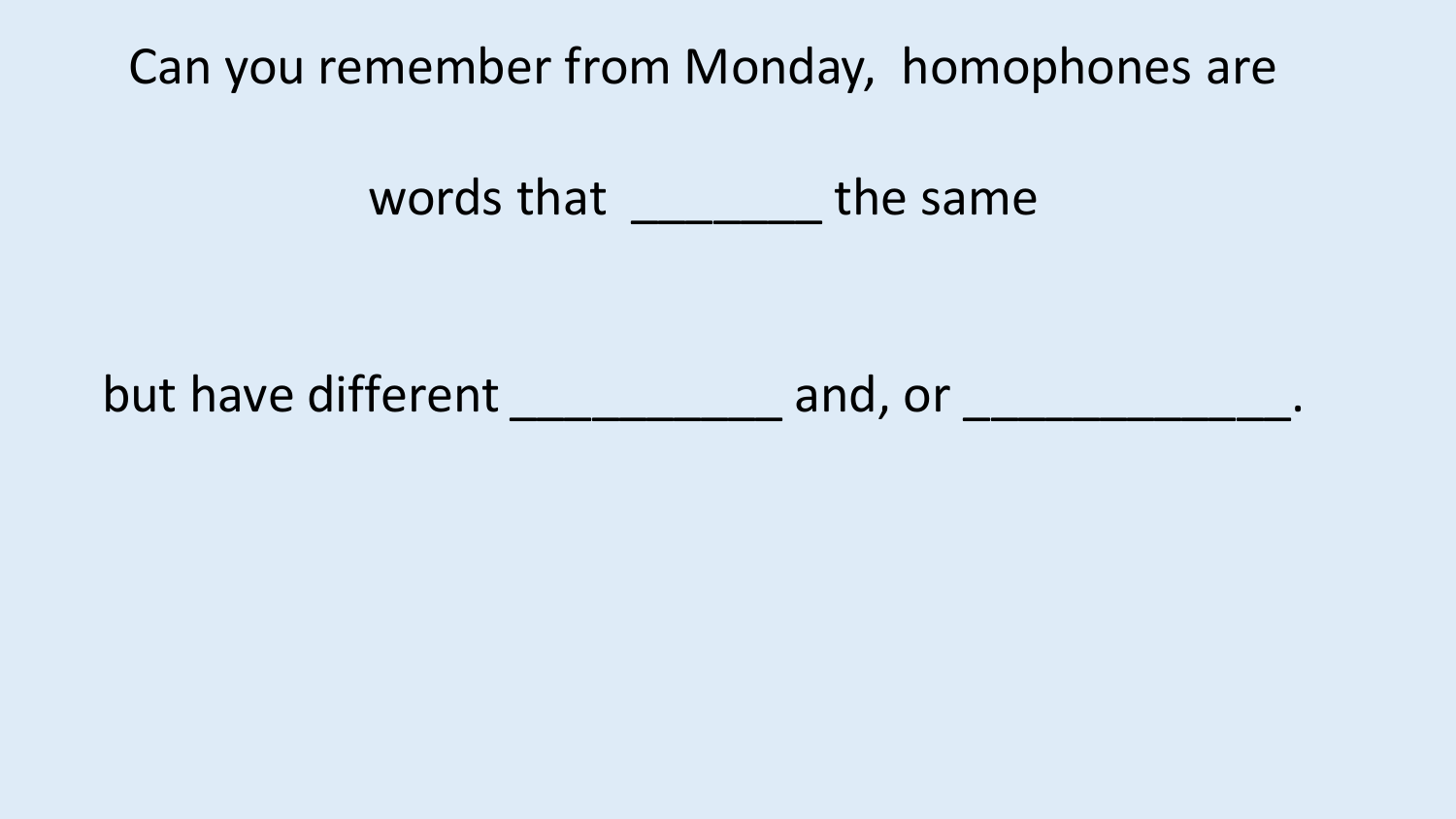Homophones are

## words that sound the same

## but have different meanings and, or, spellings.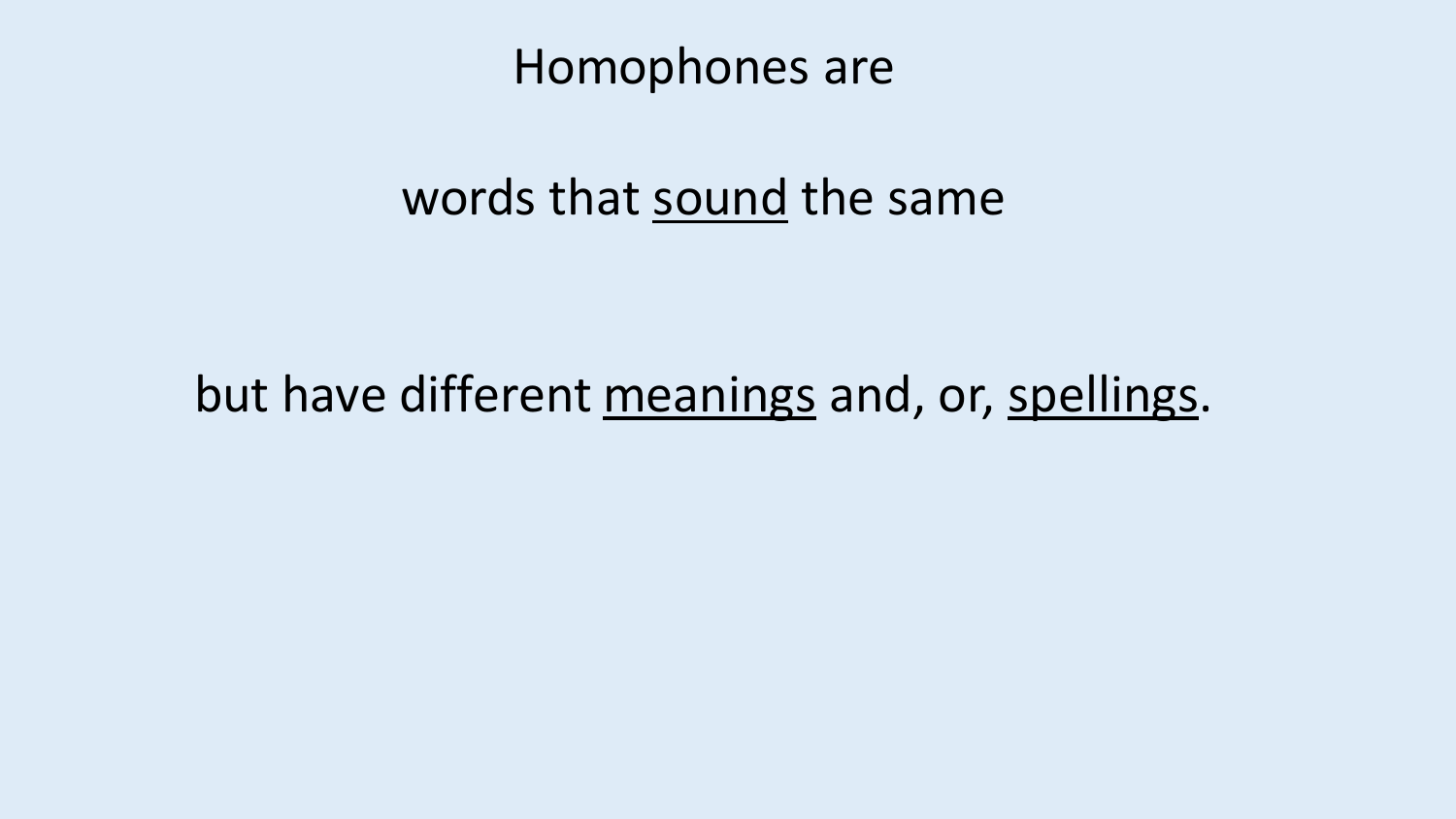# Today we are going to look again at a group of homophones we use a lot.

there their they're

*Can you remember the meaning of each?*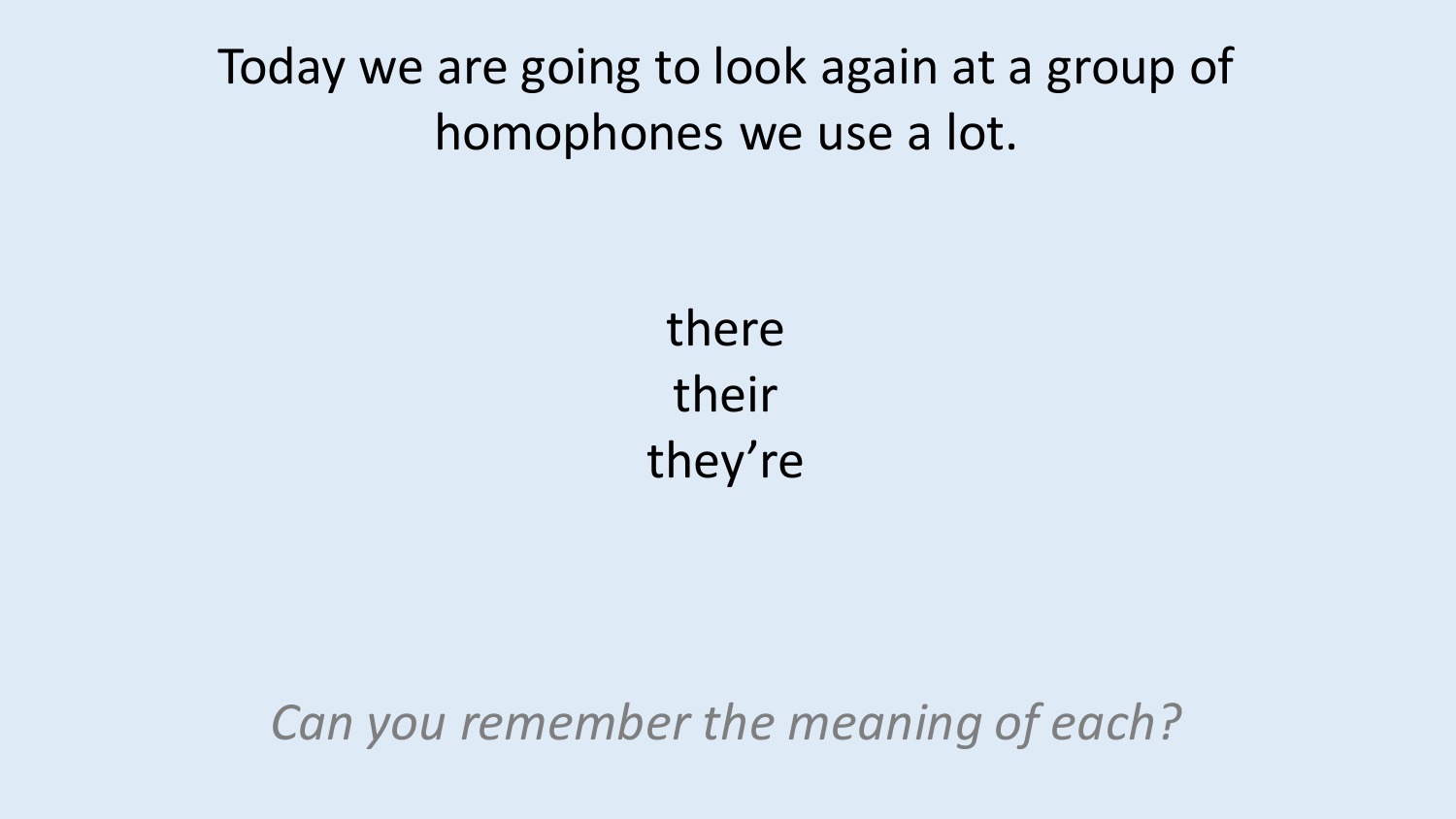## Watch the clip.

<https://www.bbc.co.uk/teach/class-clips-video/english-ks2-wonderful-words-homophones/z732t39>

### **English KS2: Homophones**

BBC Teach > Primary resources > English KS2 > Wonderful Words

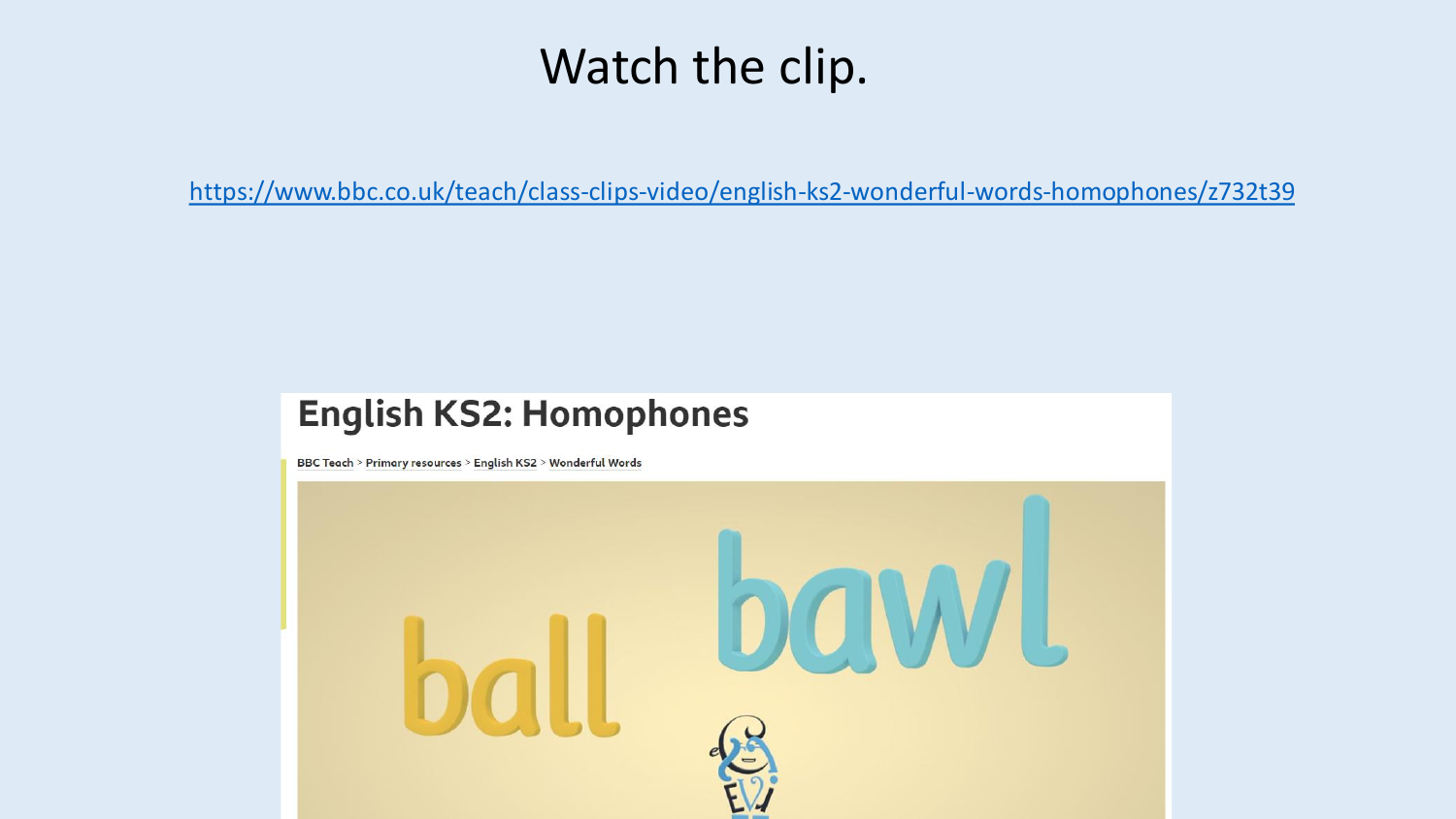## Quick recap . . .

there

there their they're here *(belonging)* they are *(place) (contraction)* they're

*Write them in your book.*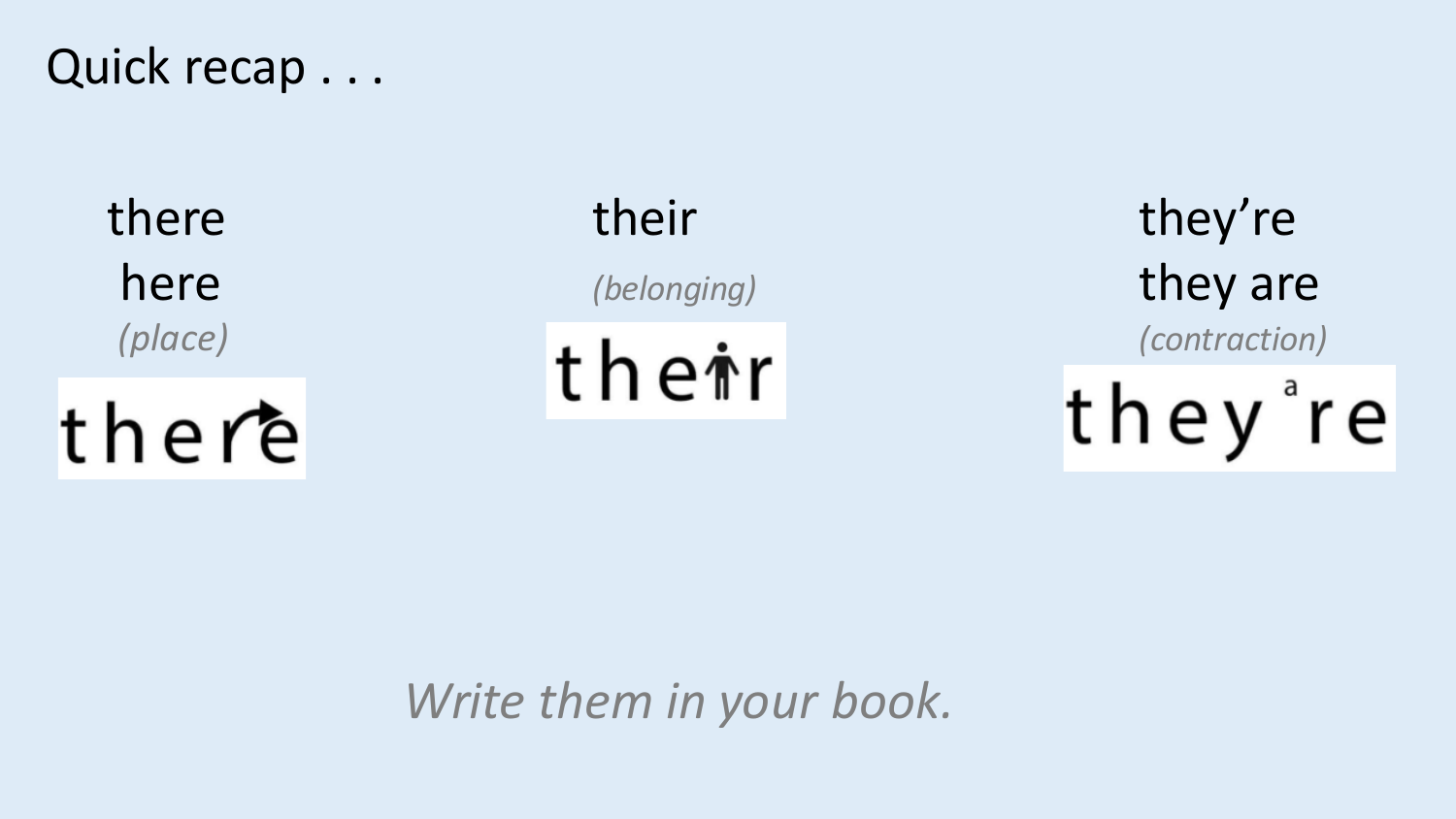# Click on the link.

<https://www.bbc.co.uk/bitesize/topics/zqhpk2p/articles/z3cxrwx>

Watch the video, -

play the game,



GMC GMCPhye Bounced Media Guile Hen

Their, they're or there

What are

homoghanes?

**BUB OSA** 

Homepheers are words that sound the caree but are spett differently and have different meanings. "Their", "they're' and "there' are host sphores: that after сообщем синосию

Their' means it belongs to them, eg "i ate their sweets." They're' is short for 'they one' eq "They are gaing to be cover

hear refers to a stace os "for going to hide over these.



How to use their.

they're endthere and two ?

How to use to, too

What are prefixer

do the quiz. **BALL** There's more to learn.

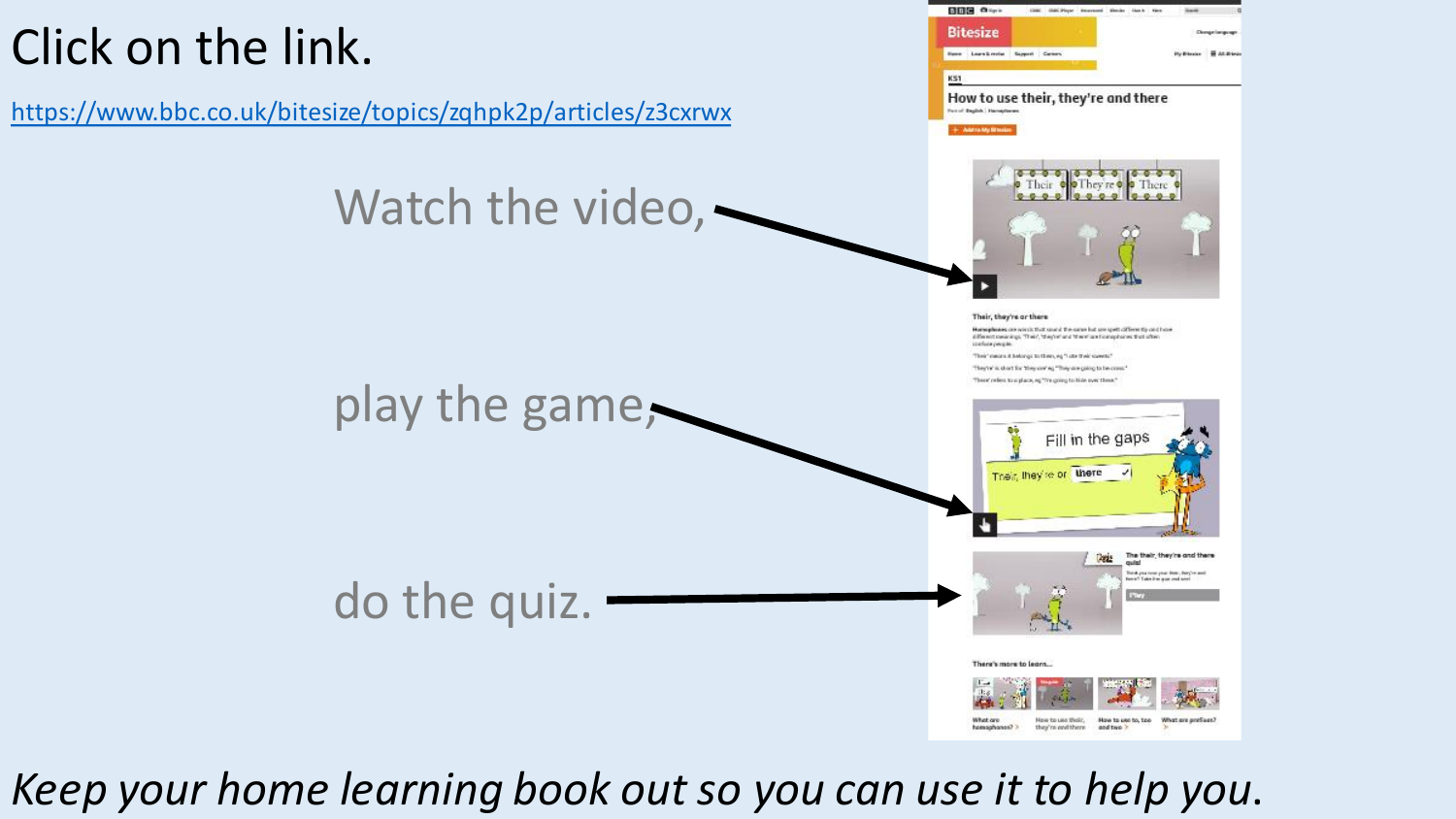Write these sentences out with the correct word.

1. Each polis sent \_\_\_\_\_\_\_\_ best athletes to compete in the Olympic Games.

2. \_\_\_\_\_\_\_\_\_\_\_ was often a courtyard in the middle of Ancient Greek homes.

3. The only light in the bomes came from candles or oil lamps.

4. The Ancient Greeks, thought to have started democracy.

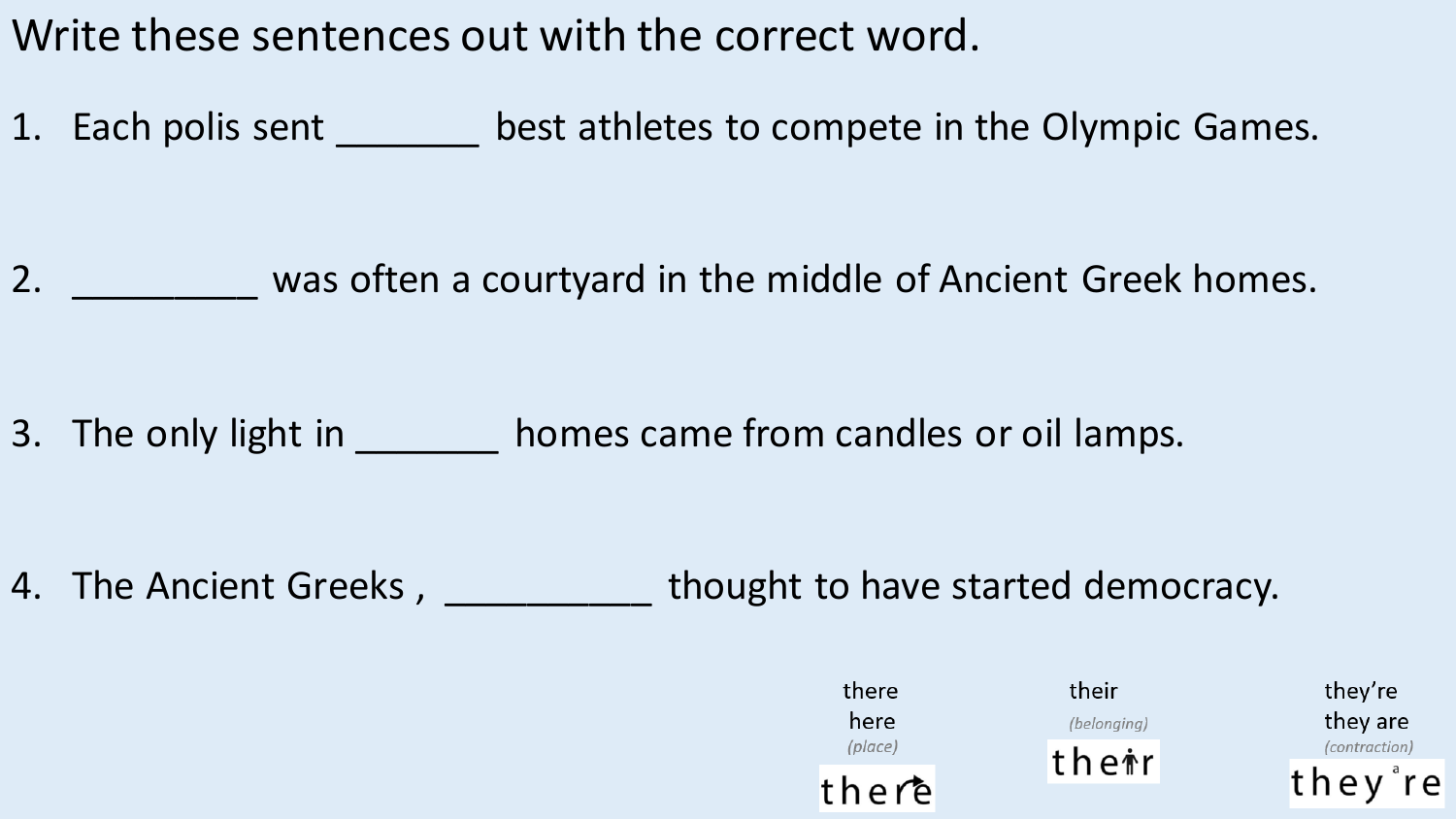Write these sentences out with the correct word.

1. Each polis sent their best athletes to compete in the Olympic Games.

2. There was often a courtyard in the middle of Ancient Greek homes.

3. The only light in their homes came from candles or oil lamps.

4. The Ancient Greeks, they're thought to have started democracy.